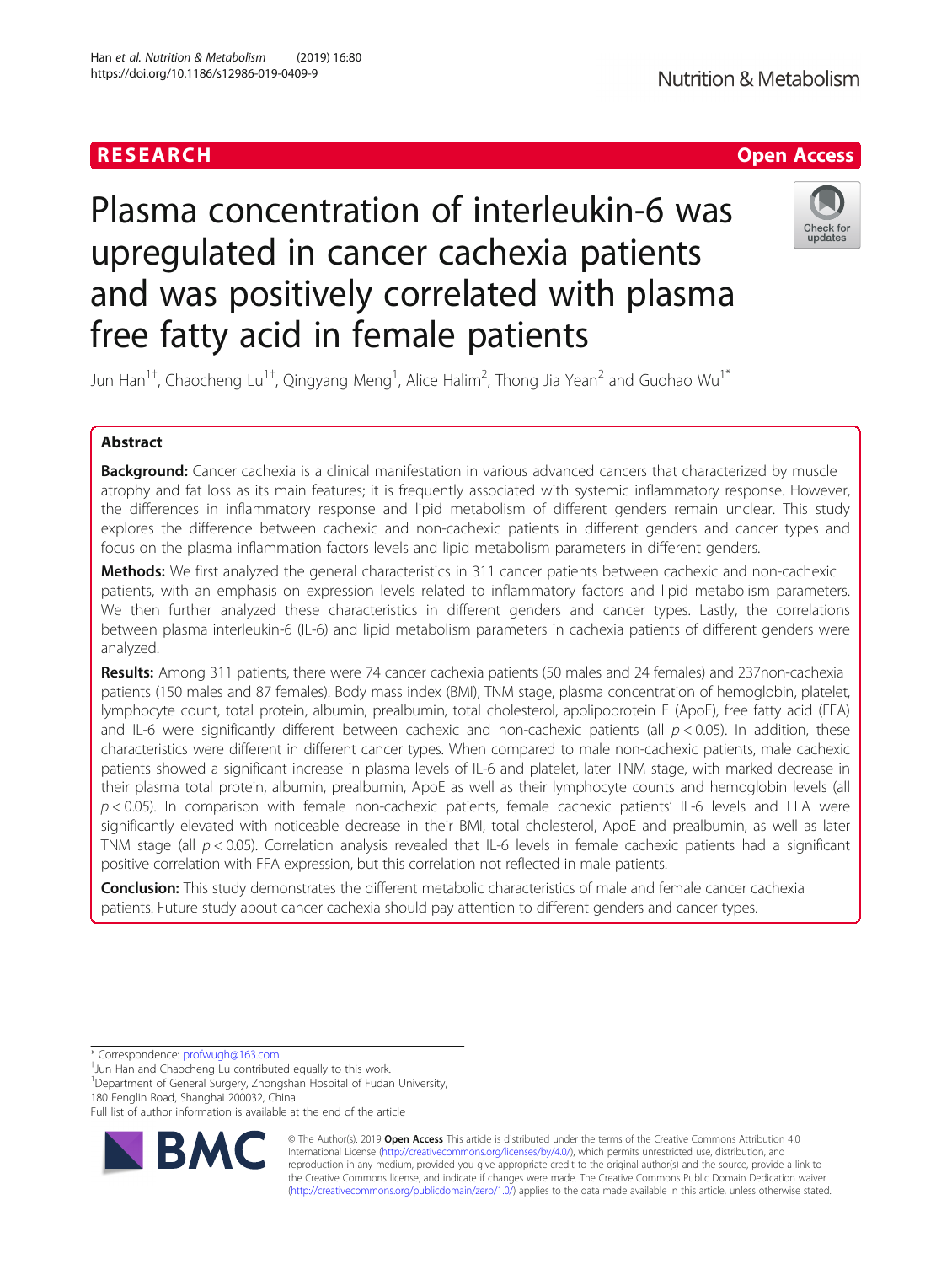# Introduction

Cancer cachexia occurs in various advanced stage cancers, and approximately 80% of cancer patients may develop this state. Cancer cachexia is defined as a wasting syndrome characterized by progressive skeletal muscle atrophy and fat loss in cancer patients; it is generally accompanied by systemic inflammatory response, and cannot be fully reversed by conventional nutritional support [[1\]](#page-6-0). Previous studies mainly focused on the muscle atrophy of cancer cachexia, but in recent years, more studies have shown that fat loss also plays an essential role in the occurrence and development of cancer cachexia [\[2](#page-6-0)]. The mechanism of fat loss mainly includes increased lipolysis, white-to-brown transdifferentiation of white adipose tissue (WAT browning), and dysfunctional adipocyte synthesis, etc. [\[3](#page-6-0)]. Our previous research has shown that patients with cancer cachexia lost fat mass as a result of elevated lipolysis and WAT browning [\[4](#page-6-0)]. Previous studies on obesity and metabolic syndromes pointed out the different characteristics of lipid metabolism in opposite genders  $[5, 6]$  $[5, 6]$  $[5, 6]$  $[5, 6]$  $[5, 6]$ . However, whether lipid metabolism differ between different sexes in cancer cachexic is unclear.

Inflammatory response is another important feature of cancer cachexia. Although previous studies showed that plasma interleukin-6 (IL-6), tumor necrosis factor-α (TNF- $\alpha$ ) and other inflammatory factors were significantly elevated in cancer cachexia patients, there were controversies among studies [[7,](#page-6-0) [8](#page-6-0)]. In particular, TNF- $\alpha$ expression levels in cancer cachexia patients remained a highly controversial topic. Additionally, studies conducted on animals revealed that IL-6 expressions were different in cancer cachexic mice of different genders and varied cancer types  $[9-11]$  $[9-11]$  $[9-11]$  $[9-11]$ . A deep research of IL-6 expression in opposite genders of cancer cachexic patients is needed.

In this study, we first compared the different clinical characteristics in cancer cachexia patients and noncancer cachexia patients. Subsequently, we the compared different clinical characteristics in patients of opposite genders and different cancer types. Lastly, we analyzed the correlation between lipid metabolism parameters and IL-6 in cancer cachexia patients of different genders.

# Methods

# Patients and sample collection

Patients diagnosed at General Surgery Department of Zhongshan Hospital, Fudan University from January 2018 to June 2019 were included. The inclusion criteria were as follows: (1) Patients were pathologically diagnosed as gastric cancer or colorectal cancer; (2) Patients received radical operation; (3) Patients with complete clinical data. Exclusion criteria includes: (1) Patients received preoperative radiotherapy, chemotherapy or any other pharmacological treatments; (2) Patients accompanied by severe cardiovascular and cerebrovascular diseases, hepatic or renal dysfunction, hyperthyroidism, diabetes or HIV/AIDS; (3) Patients without complete clinical data. 5 ml of venous blood was collected from each patient preoperatively, and was subjected to centrifuge; the plasma obtained was then stored for follow-up tests.

#### Patient groups

According to the international consensus of cancer cachexia dated in 2011 [\[1](#page-6-0)], this study divided the 311 patients into non-cachexia and cachexia groups respectively based on weight loss and Body Mass Index (BMI). The non-cachexia group is characterized by no weight loss in the past 6 months, or weight loss <5%, or BMI < 20 with weight loss of <2%; the cachexia group is characterized by weight loss in the past 6 months, with weight loss >5% or BMI < 20 accompanied by weight loss of >2%.

#### Data collection

From each patient's medical record, height, weight, gender and age were recorded. From their preoperative blood examination results, values of plasma hemoglobin, white blood cell count, platelet, lymphocyte count, total protein, albumin, prealbumin, total cholesterol, triglycerides, apolipoprotein E (ApoE), apolipoprotein B (ApoB), apolipoprotein A (ApoA) and free fatty acid (FFA) were obtained. BMI = Weight (kg) / height<sup>2</sup> (m<sup>2</sup>). We also recorded the TNM stage of each patient according to UICC/AJCC staging system.

# Plasma measurement of inflammatory factors

The plasma concentrations of IL-6 and TNF-α were determined using a commercialized enzyme-linked immunosorbent assay (ELISA) kit (Thermo Fisher) according to the manufacturer's protocols. Analytical sensitivity of IL-6 and TNF- $\alpha$  kit is 0.92 and 2.3 pg/ml, with interassay CV for 5.2 and 7.4% as well as intraassay CV for 3.4 and 6%, respectively.

# Statistical analysis

All statistical analyses were performed using GraphPad Prism 5.0, continuous data were expressed as mean ± standard error of the mean ( $\bar{x}$  ± sem), within the context of an independent sample t-test. Categorical data were expressed in frequencies and the  $\chi^2$  test was adopted. The correlations of serum FFA with IL-6 in different genders of cancer cachexia patients were analyzed using Spearman rank correlation tests. Statistical significance was defined as  $p < 0.05$ .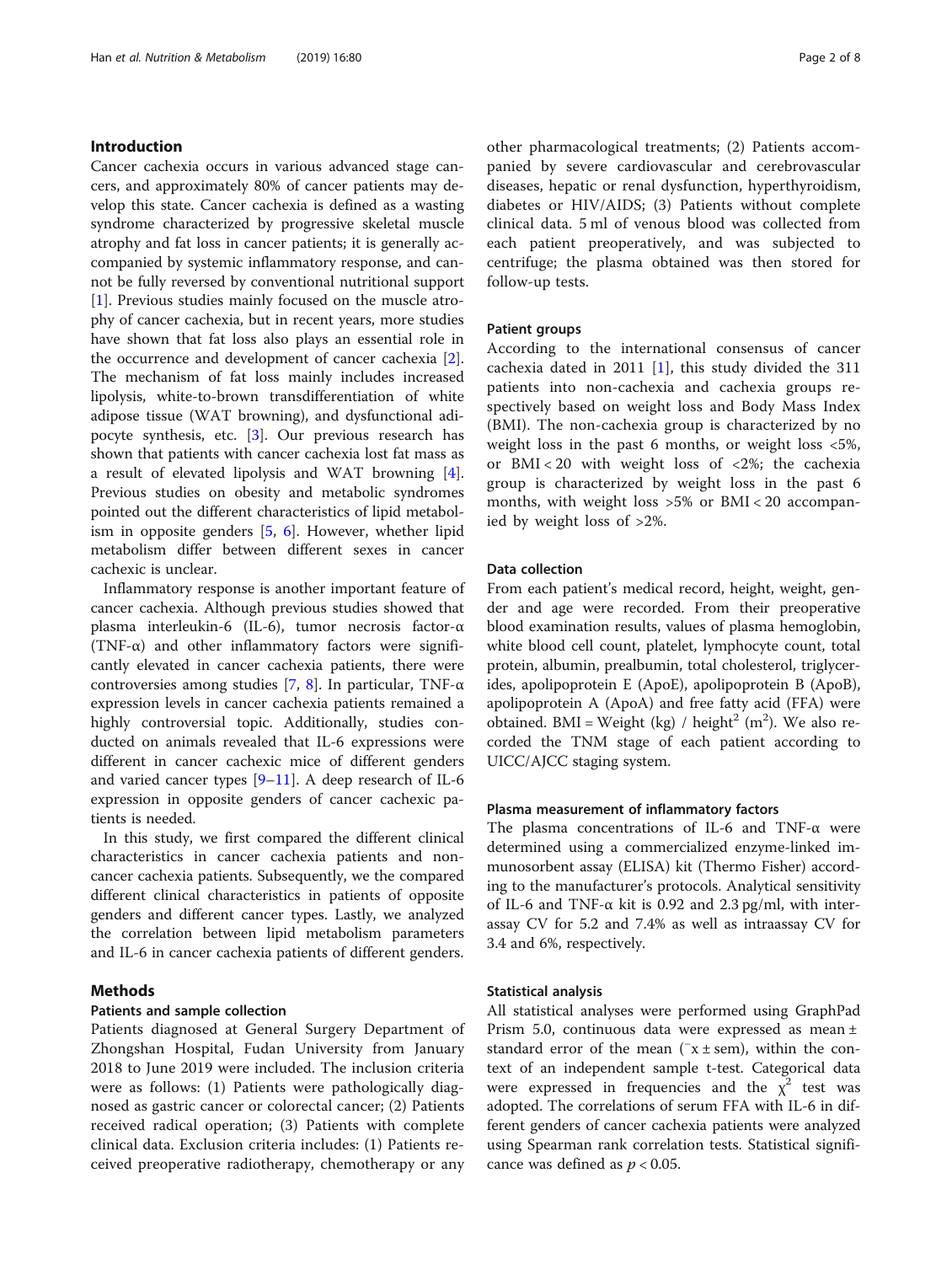# Results

# Comparison between cachexia and non-cachexia cancer patients

Among 311 patients, there were 74 cancer cachexia patients (50 males and 24 females) and 237 non-cachexia patients (150 males and 87 females). Without considering gender, in general, plasma concentrations of IL-6, FFA and platelet of patients in the cancer cachexia group were significantly higher than in the non-cachexia group. In contrast, BMI, plasma concentrations of hemoglobin, lymphocyte count, total protein, albumin, prealbumin, total cholesterol and ApoE of patients in the cancer cachexia group were significantly lower than in non-cachexia group. Furthermore, later TNM stage was more common in cancer cachexia patients (Table 1).

# Comparison in different genders between cachexia and non-cachexia cancer patients

When male cancer cachexia and male non-cachexia patients were compared, IL-6 and platelet were significantly elevated in the cachexia group, whereas total protein, albumin, prealbumin, ApoE, lymphocyte counts and hemoglobin were significantly reduced in the cachexia group. Similarly, when comparisons were made between female cancer cachexia and female non-cachexia patients, IL-6 and FFA were remarkably higher in the cachexia group, while BMI, total cholesterol, ApoE and prealbumin were apparently lower in the cachexia group. In addition, later TNM stage in cachexic patients was observed in both genders (Table [2\)](#page-3-0). Interestingly, IL-6 levels were significantly elevated in both genders, but FFA was only elevated in female cancer cachexia patients.

# Comparison in different cancer types between cachexia and non-cachexia cancer patients

One hundred seventy-one gastric cancer patients and 140 colorectal cancer patients were involved in this study. Upon further dividing the groups via cancer types (gastric cancer and colorectal cancer), we found that IL-6 in gastric cancer cachexia patients was elevated significantly, while their BMI, hemoglobin, lymphocyte count, total protein, albumin, prealbumin, total cholesterol, ApoB and ApoE declined remarkably. In colorectal cancer patients, white blood cell count, platelet, ApoA, FFA, IL-6 and TNF- $\alpha$  increase significantly, while albumin, prealbumin and ApoE decreased significantly. Interestingly, TNM stages in cachexic patients was later than non-cachexic patients in gastric cancer but not in colorectal cancer (Table [3\)](#page-3-0). The above findings indicated that there were metabolic differences between gastric cancer patients and colorectal cancer patients.

**Table 1** Comparison of clinical variables between non-cachexia and cachexia patients

|                                | Non-cachexia ( $n = 237$ ) | Cachexia ( $n = 74$ ) | $t/x^2$ | $\overline{p}$ |
|--------------------------------|----------------------------|-----------------------|---------|----------------|
| Ages (years)                   | $62.34 \pm 0.73$           | $64.14 \pm 1.19$      | 1.226   | 0.221          |
| Female no. (%)                 | 87 (36.7%)                 | 24 (32.4%)            | 0.449   | 0.503          |
| BMI ( $\text{kg/m}^2$ )        | $22.91 \pm 0.19$           | $22.08 \pm 0.38$      | 2.036   | 0.043          |
| HB (g/L)                       | $119.5 \pm 1.68$           | $111.8 \pm 3.02$      | 2.227   | 0.027          |
| WBC (10^9/L)                   | $5.72 \pm 0.11$            | $6.07 \pm 0.25$       | 1.422   | 0.156          |
| PLT (10^9/L)                   | $237.9 \pm 5.15$           | $262.9 \pm 11.75$     | 2.211   | 0.028          |
| LY (10^9/L)                    | $1.64 \pm 0.04$            | $1.40 \pm 0.05$       | 3.168   | 0.002          |
| TP(9/L)                        | $65.36 \pm 0.41$           | $63.64 \pm 0.78$      | 2.016   | 0.045          |
| ALB (g/L)                      | $40.88 \pm 0.32$           | $39.15 \pm 0.56$      | 2.675   | 0.008          |
| PA (g/L)                       | $0.214 \pm 0.004$          | $0.189 \pm 0.006$     | 3.525   | < 0.001        |
| TC (mmol/L)                    | $4.19 \pm 0.07$            | $3.91 \pm 0.09$       | 2.149   | 0.033          |
| TG (mmol/L)                    | $1.32 \pm 0.04$            | $1.17 \pm 0.06$       | 1.902   | 0.058          |
| ApoA (g/l)                     | $176.8 \pm 12.62$          | $220.1 \pm 23.61$     | 1.677   | 0.095          |
| ApoB (g/l)                     | $0.873 \pm 0.017$          | $0.852 \pm 0.029$     | 0.604   | 0.547          |
| ApoE (g/l)                     | $41.55 \pm 0.82$           | $36.78 \pm 1.36$      | 2.919   | 0.004          |
| FFA (pg/ml)                    | $0.42 \pm 0.02$            | $0.48 \pm 0.03$       | 2.022   | 0.044          |
| $IL-6$ (pg/ml)                 | $4.88 \pm 0.28$            | $8.16 \pm 0.98$       | 4.429   | < 0.001        |
| TNF- $\alpha$ (pg/ml)          | $7.45 \pm 0.23$            | $8.09 \pm 0.37$       | 1.398   | 0.164          |
| $(1 + 11)$ TNM stage no. $(%)$ | 125 (52.7%)                | 24 (32.4%)            | 9.321   | 0.002          |

BMI Body mass index, HB Hemoglobin, WBC White blood cell count, PLT Platelet, LY Lymphocyte count, TP Total protein, ALB Albumin, PA Prealbumin, TC Total cholesterol, TG Tri-glyceride, ApoA Apolipoprotein A, ApoB Apolipoprotein B, ApoE Apolipoprotein E, FFA Free fatty acid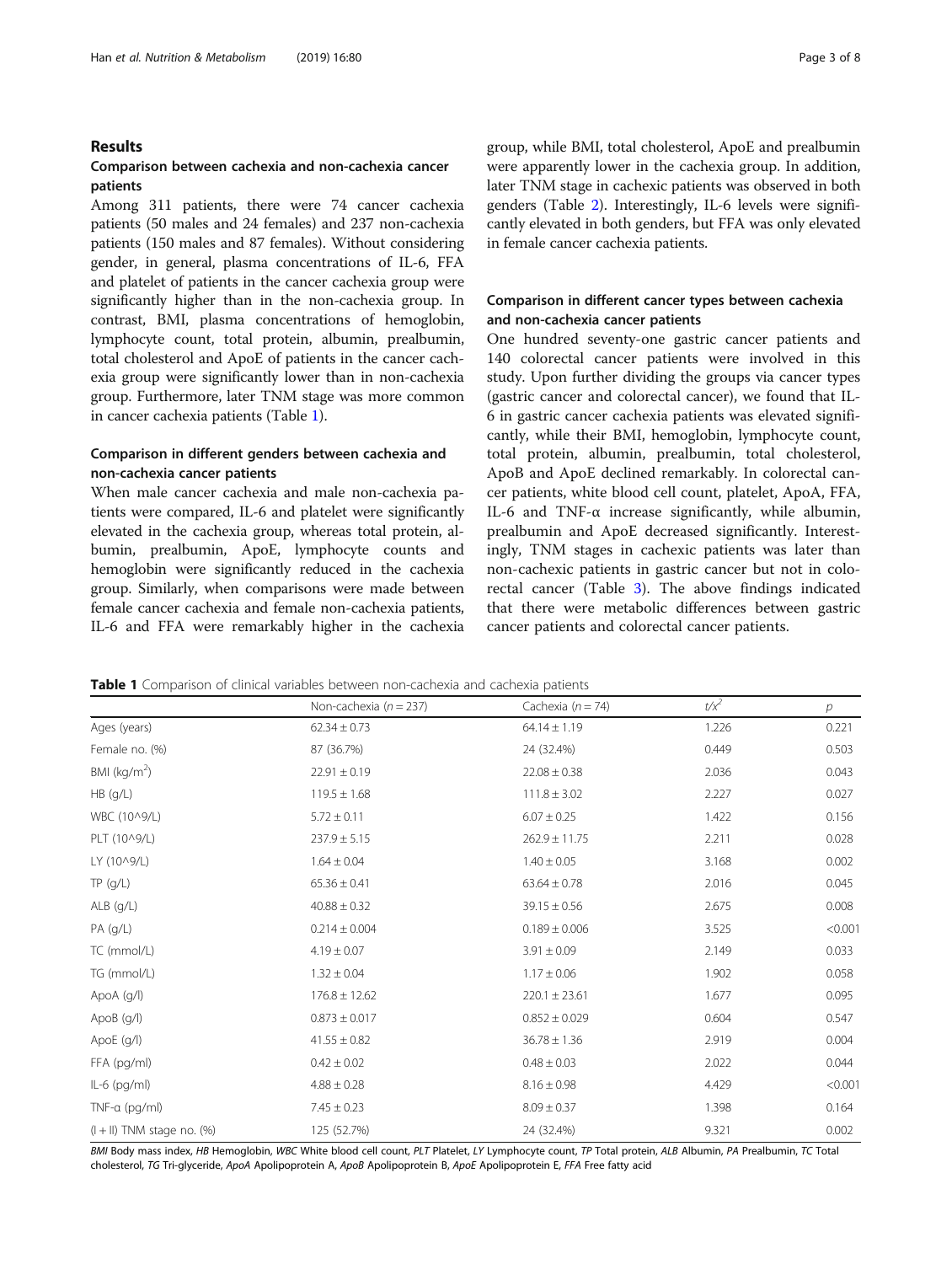<span id="page-3-0"></span>

|  |  |  |  | Table 2 Comparison in different genders between cachexia and non-cachexia cancer patients |  |
|--|--|--|--|-------------------------------------------------------------------------------------------|--|
|  |  |  |  |                                                                                           |  |

|                                 | male                       |                       | female  |                         |                       |               |
|---------------------------------|----------------------------|-----------------------|---------|-------------------------|-----------------------|---------------|
|                                 | Non-cachexia ( $n = 150$ ) | Cachexia ( $n = 50$ ) | р       | Non-cachexia $(n = 87)$ | Cachexia ( $n = 24$ ) | $\mathcal{P}$ |
| Ages (years)                    | $62.97 \pm 0.85$           | $65.32 \pm 1.24$      | 0.155   | $61.24 \pm 1.33$        | $61.67 \pm 2.59$      | 0.883         |
| BMI ( $\text{kg/m}^2$ )         | $22.82 \pm 0.24$           | $22.26 \pm 0.47$      | 0.266   | $23.11 \pm 0.33$        | $21.65 \pm 0.67$      | 0.047         |
| HB (g/L)                        | $125.9 \pm 1.95$           | $115.6 \pm 3.92$      | 0.012   | $108.3 \pm 2.68$        | $103.8 \pm 3.99$      | 0.416         |
| WBC (10^9/L)                    | $5.83 \pm 0.15$            | $6.13 \pm 0.31$       | 0.335   | $5.51 \pm 0.18$         | $5.92 \pm 0.40$       | 0.314         |
| PLT (10^9/L)                    | $232.2 \pm 5.86$           | $259.1 \pm 14.07$     | 0.039   | $241.9 \pm 9.46$        | $271.1 \pm 21.73$     | 0.174         |
| LY (10^9/L)                     | $1.61 \pm 0.04$            | $1.41 \pm 0.08$       | 0.023   | $1.66 \pm 0.06$         | $1.55 \pm 0.09$       | 0.376         |
| TP( q/L)                        | $65.18 \pm 0.43$           | $63.15 \pm 0.88$      | 0.026   | $66.16 \pm 0.77$        | $65.52 \pm 1.72$      | 0.715         |
| $ALB$ (g/L)                     | $40.93 \pm 0.36$           | $39.3 \pm 0.66$       | 0.027   | $40.78 \pm 0.60$        | $38.81 \pm 1.08$      | 0.128         |
| PA (g/L)                        | $0.219 \pm 0.005$          | $0.186 \pm 0.008$     | < 0.001 | $0.199 \pm 0.006$       | $0.173 \pm 0.011$     | 0.039         |
| TC (mmol/L)                     | $3.97 \pm 0.07$            | $3.84 \pm 0.12$       | 0.379   | $4.53 \pm 0.11$         | $4.05 \pm 0.17$       | 0.043         |
| TG (mmol/L)                     | $1.28 \pm 0.05$            | $1.18 \pm 0.06$       | 0.235   | $1.35 \pm 0.08$         | $1.24 \pm 0.14$       | 0.501         |
| ApoA (g/l)                      | $155.2 \pm 13.81$          | $189.5 \pm 23.05$     | 0.206   | $187.3 \pm 19.86$       | $281.6 \pm 60.36$     | 0.057         |
| ApoB (g/l)                      | $0.84 \pm 0.02$            | $0.84 \pm 0.04$       | 0.905   | $0.94 \pm 0.03$         | $0.87 \pm 0.05$       | 0.312         |
| ApoE (g/l)                      | $39.37 \pm 0.98$           | $34.64 \pm 1.49$      | 0.013   | $46.85 \pm 1.65$        | $39.16 \pm 2.28$      | 0.028         |
| FFA (pg/ml)                     | $0.39 \pm 0.02$            | $0.43 \pm 0.03$       | 0.332   | $0.43 \pm 0.03$         | $0.56 \pm 0.06$       | 0.020         |
| $IL-6$ (pg/ml)                  | $5.23 \pm 0.37$            | $6.95 \pm 0.84$       | 0.037   | $4.28 \pm 0.40$         | $7.55 \pm 1.25$       | 0.001         |
| TNF- $\alpha$ (pg/ml)           | $7.547 \pm 0.283$          | $7.654 \pm 0.424$     | 0.849   | $9.290 \pm 0.875$       | $8.09 \pm 0.3719$     | 0.179         |
| $(I + II)$ TNM stage no. $(\%)$ | 76 (50.7%)                 | 16 (32.0%)            | 0.022   | 49 (56.3%)              | 8 (33.3%)             | 0.046         |

BMI Body mass index, HB Hemoglobin, WBC White blood cell count, PLT Platelet, LY Lymphocyte count, TP Total protein, ALB Albumin, PA Prealbumin, TC Total cholesterol, TG Tri-glyceride, ApoA Apolipoprotein A, ApoB Apolipoprotein B, ApoE Apolipoprotein E, FFA Free fatty acid

| Table 3 Comparison in different cancer types between cachexia and non-cachexia cancer patients |  |
|------------------------------------------------------------------------------------------------|--|
|------------------------------------------------------------------------------------------------|--|

|                                | Gastric cancer             |                       |       | Colorectal cancer          |                       |               |
|--------------------------------|----------------------------|-----------------------|-------|----------------------------|-----------------------|---------------|
|                                | Non-cachexia ( $n = 126$ ) | Cachexia ( $n = 45$ ) | р     | Non-cachexia ( $n = 111$ ) | Cachexia ( $n = 29$ ) | $\mathcal{P}$ |
| Ages (years)                   | $63.27 \pm 0.92$           | $64.34 \pm 1.33$      | 0.352 | $61.84 \pm 1.63$           | $62.21 \pm 2.09$      | 0.423         |
| BMI ( $kg/m2$ )                | $23.23 \pm 0.27$           | $21.76 \pm 0.47$      | 0.008 | $22.71 \pm 0.31$           | $22.74 \pm 0.70$      | 0.965         |
| HB (q/L)                       | $121.2 \pm 2.27$           | $111.6 \pm 4.36$      | 0.038 | $119.2 \pm 2.64$           | $111.4 \pm 4.38$      | 0.147         |
| WBC (10^9/L)                   | $5.62 \pm 0.15$            | $5.51 \pm 0.33$       | 0.711 | $5.93 \pm 0.17$            | $7.04 \pm 0.34$       | 0.002         |
| PLT (10^9/L)                   | $238.2 \pm 7.39$           | $247.3 \pm 15.07$     | 0.561 | $241.2 \pm 7.83$           | $281.3 \pm 18.35$     | 0.023         |
| LY (10^9/L)                    | $1.66 \pm 0.05$            | $1.41 \pm 0.09$       | 0.012 | $1.58 \pm 0.06$            | $1.55 \pm 0.08$       | 0.793         |
| TP( q/L)                       | $65.31 \pm 0.59$           | $61.81 \pm 1.03$      | 0.004 | $65.67 \pm 0.52$           | $66.96 \pm 1.15$      | 0.252         |
| $ALB$ (g/L)                    | $40.53 \pm 0.44$           | $38.41 \pm 0.72$      | 0.019 | $41.23 \pm 0.46$           | $39.10 \pm 0.78$      | 0.017         |
| $PA$ (g/L)                     | $0.219 \pm 0.005$          | $0.198 \pm 0.008$     | 0.032 | $0.208 \pm 0.006$          | $0.178 \pm 0.009$     | 0.008         |
| TC (mmol/L)                    | $4.18 \pm 0.09$            | $3.74 \pm 0.14$       | 0.012 | $4.177 \pm 0.10$           | $4.273 \pm 0.14$      | 0.621         |
| TG (mmol/L)                    | $1.35 \pm 0.06$            | $1.19 \pm 0.11$       | 0.19  | $1.23 \pm 0.06$            | $1.32 \pm 0.09$       | 0.404         |
| ApoA $(q/$                     | $190.5 \pm 18.68$          | $188.2 \pm 27.12$     | 0.948 | $157.1 \pm 16.62$          | $277.2 \pm 42.97$     | 0.002         |
| ApoB (g/l)                     | $0.88 \pm 0.02$            | $0.77 \pm 0.04$       | 0.019 | $0.87 \pm 0.03$            | $0.97 \pm 0.04$       | 0.090         |
| ApoE (g/l)                     | $40.12 \pm 0.99$           | $35.74 \pm 1.80$      | 0.032 | $43.26 \pm 1.49$           | $37.32 \pm 1.88$      | 0.037         |
| FFA (pg/ml)                    | $0.41 \pm 0.02$            | $0.45 \pm 0.04$       | 0.254 | $0.425 \pm 0.024$          | $0.53 \pm 0.05$       | 0.041         |
| $IL-6$ (pg/ml)                 | $4.60 \pm 0.37$            | $6.82 \pm 1.02$       | 0.014 | $5.04 \pm 0.42$            | $7.38 \pm 0.95$       | 0.013         |
| TNF- $\alpha$ (pg/ml)          | $7.94 \pm 0.42$            | $8.05 \pm 0.63$       | 0.894 | $7.32 \pm 0.382$           | $9.01 \pm 0.553$      | 0.037         |
| $(1 + 11)$ TNM stage no. $(%)$ | 70 (55.6%)                 | 17 (35.6%)            | 0.023 | 51 (46.9%)                 | 14 (41.4%)            | 0.660         |

BMI Body mass index, HB Hemoglobin, WBC White blood cell count, PLT Platelet, LY Lymphocyte count, TP Total protein, ALB Albumin, PA Prealbumin, TC Total cholesterol, TG Tri-glyceride, ApoA Apolipoprotein A, ApoB Apolipoprotein B, ApoE Apolipoprotein E, FFA Free fatty acid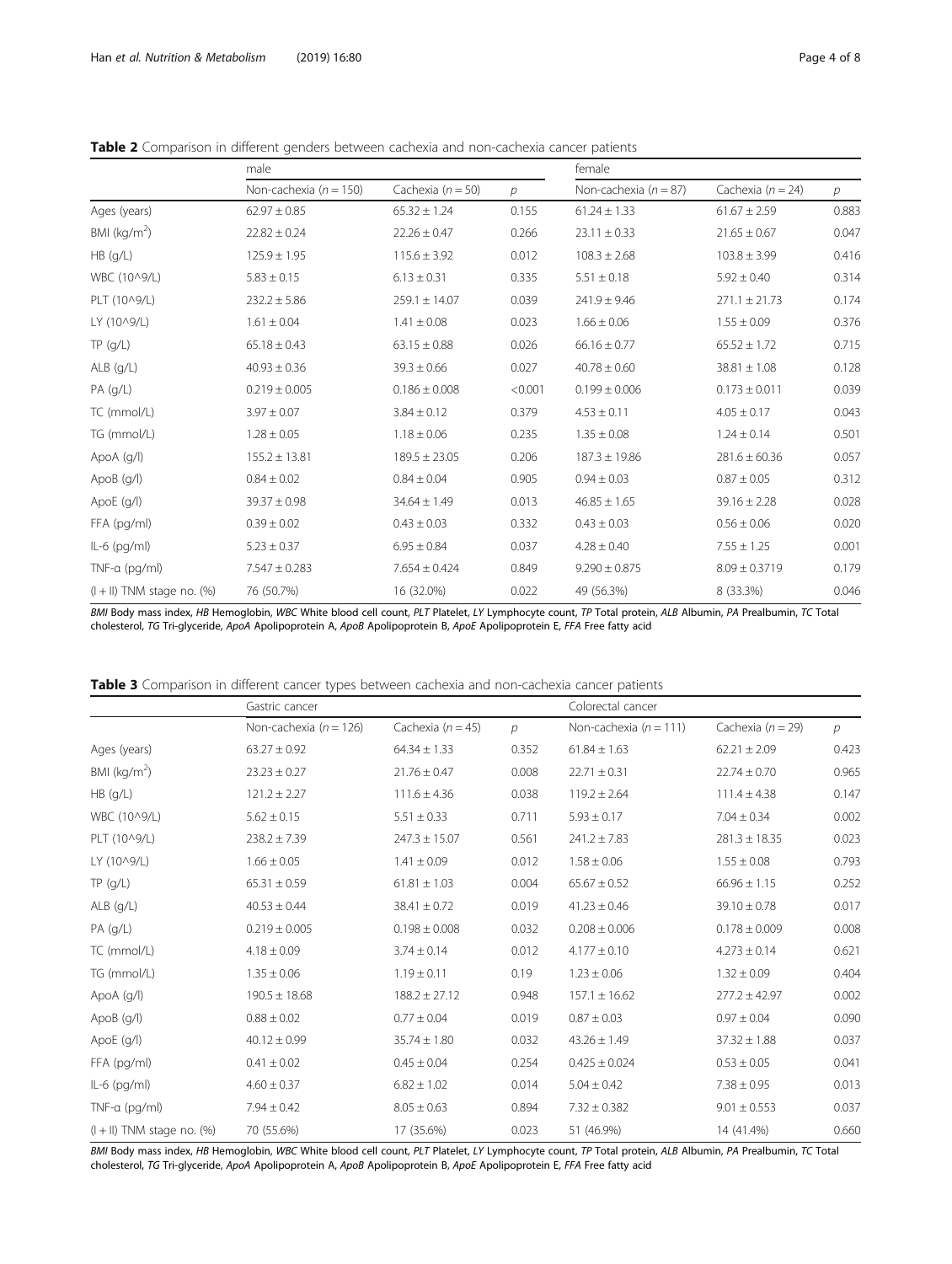# Comparison in cancer cachexia between male and female patients

Direct comparisons were made between male and female cancer cachexia patients, which revealed significant differences in FFA and ApoE in opposite genders (Table 4). No apparent difference was detected in other characteristics.

# Correlation analyses between plasma IL-6 and lipid metabolism parameters in cachexia patients of different genders

We focused on analyzing the correlation of IL-6 and lipid metabolism parameters, and discovered a positive correlation between plasma IL-6 and FFA in female cancer cachexia patients, but no significant correlation were observed in male patients (Table 5).

# Discussion

Cancer cachexia generally accompanied by systemic inflammatory response and fat loss. Previous studies mainly divided cachexia patients by degree of weight loss, but seldom consider the differences between genders. This study, through analyzing 311 gastric cancer and colorectal cancer patients, found that the inflammatory factor, IL-6, was significantly elevated in male and female patients, but TNFα, another common inflammatory factor concerning

| Table 4 Comparison in cancer cachexia between male and |  |  |  |
|--------------------------------------------------------|--|--|--|
| female patients                                        |  |  |  |

|                                 | Cachexia          |                   |       |  |  |
|---------------------------------|-------------------|-------------------|-------|--|--|
|                                 | Male $(n = 50)$   | Female $(n = 24)$ | р     |  |  |
| Ages (years)                    | $65.32 \pm 1.24$  | $62.83 \pm 2.42$  | 0.313 |  |  |
| BMI ( $kg/m2$ )                 | $22.26 \pm 0.47$  | $21.65 \pm 0.67$  | 0.461 |  |  |
| $HB$ (g/L)                      | $115.6 \pm 3.92$  | $103.8 \pm 3.99$  | 0.067 |  |  |
| WBC (10^9/L)                    | $6.13 \pm 0.31$   | $5.92 \pm 0.40$   | 0.697 |  |  |
| PLT (10^9/L)                    | $259.1 \pm 14.07$ | $271.1 \pm 21.73$ | 0.637 |  |  |
| LY (10^9/L)                     | $1.40 \pm 0.08$   | $1.55 \pm 0.09$   | 0.295 |  |  |
| TP(q/L)                         | $63.15 \pm 0.88$  | $65.52 \pm 1.72$  | 0.179 |  |  |
| $ALB$ (g/L)                     | $39.31 \pm 0.66$  | $38.81 \pm 1.08$  | 0.686 |  |  |
| $PA$ (g/L)                      | $0.186 \pm 0.008$ | $0.178 \pm 0.011$ | 0.557 |  |  |
| TC (mmol/L)                     | $3.84 \pm 0.12$   | $4.13 \pm 0.18$   | 0.191 |  |  |
| TG (mmol/L)                     | $1.216 \pm 0.07$  | $1.241 \pm 0.14$  | 0.858 |  |  |
| ApoA (g/l)                      | $202.1 \pm 25.81$ | $246.2 \pm 51.42$ | 0.395 |  |  |
| ApoB (g/l)                      | $0.84 \pm 0.04$   | $0.87 \pm 0.05$   | 0.648 |  |  |
| ApoE (g/l)                      | $34.64 \pm 1.49$  | $41.38 \pm 2.57$  | 0.019 |  |  |
| FFA (pg/ml)                     | $0.43 \pm 0.03$   | $0.56 \pm 0.06$   | 0.029 |  |  |
| $IL-6$ (pg/ml)                  | $7.47 \pm 1.05$   | $7.55 \pm 1.25$   | 0.961 |  |  |
| TNF- $\alpha$ (pg/ml)           | $7.65 \pm 0.42$   | $8.74 \pm 0.71$   | 0.171 |  |  |
| $(I + II)$ TNM stage no. $(\%)$ | 16 (32.0%)        | 8 (33.3%)         | 0.909 |  |  |

BMI Body mass index, HB Hemoglobin, WBC White blood cell count, PLT Platelet, LY Lymphocyte count, TP Total protein, ALB Albumin, PA Prealbumin, TC Total cholesterol, TG Tri-glyceride, ApoA Apolipoprotein A, ApoB Apolipoprotein B, ApoE Apolipoprotein E, FFA Free fatty acid

| Table 5 Correlation analyses between plasma IL-6 and lipid      |  |
|-----------------------------------------------------------------|--|
| metabolism parameters in cachexia patients of different genders |  |

|            | Male    |       | Female  |       |
|------------|---------|-------|---------|-------|
|            |         | р     | r       | Р     |
| TC         | $-0.19$ | 0.247 | 0.02    | 0.933 |
| TG         | $-0.19$ | 0.248 | $-0.09$ | 0.698 |
| ApoA       | 0.08    | 0.632 | 0.06    | 0.805 |
| ApoB       | $-0.10$ | 0.543 | 0.35    | 0.157 |
| ApoE       | $-0.23$ | 0.168 | $-0.23$ | 0.357 |
| <b>FFA</b> | $-0.19$ | 0.24  | 0.47    | 0.037 |

TC Total cholesterol, TG Tri-glyceride, ApoA Apolipoprotein A, ApoB Apolipoprotein B, ApoE Apolipoprotein E, FFA Free fatty acid

cachexia, had no apparent change in both male and female patients, indicating that serum IL-6 might play a more important role during the progress of cachexia. In addition, FFA was significantly elevated in female cancer cachexia patients only, which strongly suggests that male and female cancer cachexia patients have metabolic differences.

In this study, we first compared the differences in clinical data between cancer cachexia and non-cachexia patients, regardless of gender; albumin, prealbumin, lymphocyte count and other conventional nutritional markers decreased in cachexia patients. Incidentally, we found that blood platelet levels in cancer cachexia patients were significantly elevated, which might be associated with the "first responder" properties of platelet during chronic inflammation, cancer progression and metastasis [[12](#page-6-0)]. However, the detailed mechanism remains to be determined. Upon further investigating according to genders, we found distinct differences of many markers in male and female cachexia patients compared with non-cachexia patients. These findings suggested that different genders should be separately analyzed in future investigation regarding the cancer cachexia.

Previous studies mainly emphasized on muscle atrophy and its mechanism during cancer cachexia. Our previous study also revealed that inflammatory factors promoted muscle loss in cancer cachexia patients [\[13](#page-6-0)]. However, recent studies have revealed that fat loss might play a crucial role in the progress of cancer cachexia [\[7](#page-6-0)]. In this study, we incidentally found that plasma concentration of ApoE significantly decreased in cancer cachexia patients, which was the first report as far as we known. ApoE a component of chylomicrons (CM), very low-density lipoproteins (VLDL), as well as the remnants and β-VLDL. The concentration of ApoE showed positive correlation with plasma triglyceride level [\[14](#page-6-0)]. ApoE genotype has the most profound genetic risk on late onset Alzheimer's disease and also affects processes in normal brains [\[15,](#page-6-0) [16](#page-6-0)]. In Alzheimer's disease, ApoE interactions with molecules important for lipid efflux and lipid endocytosis underlie effects of ApoE genotype on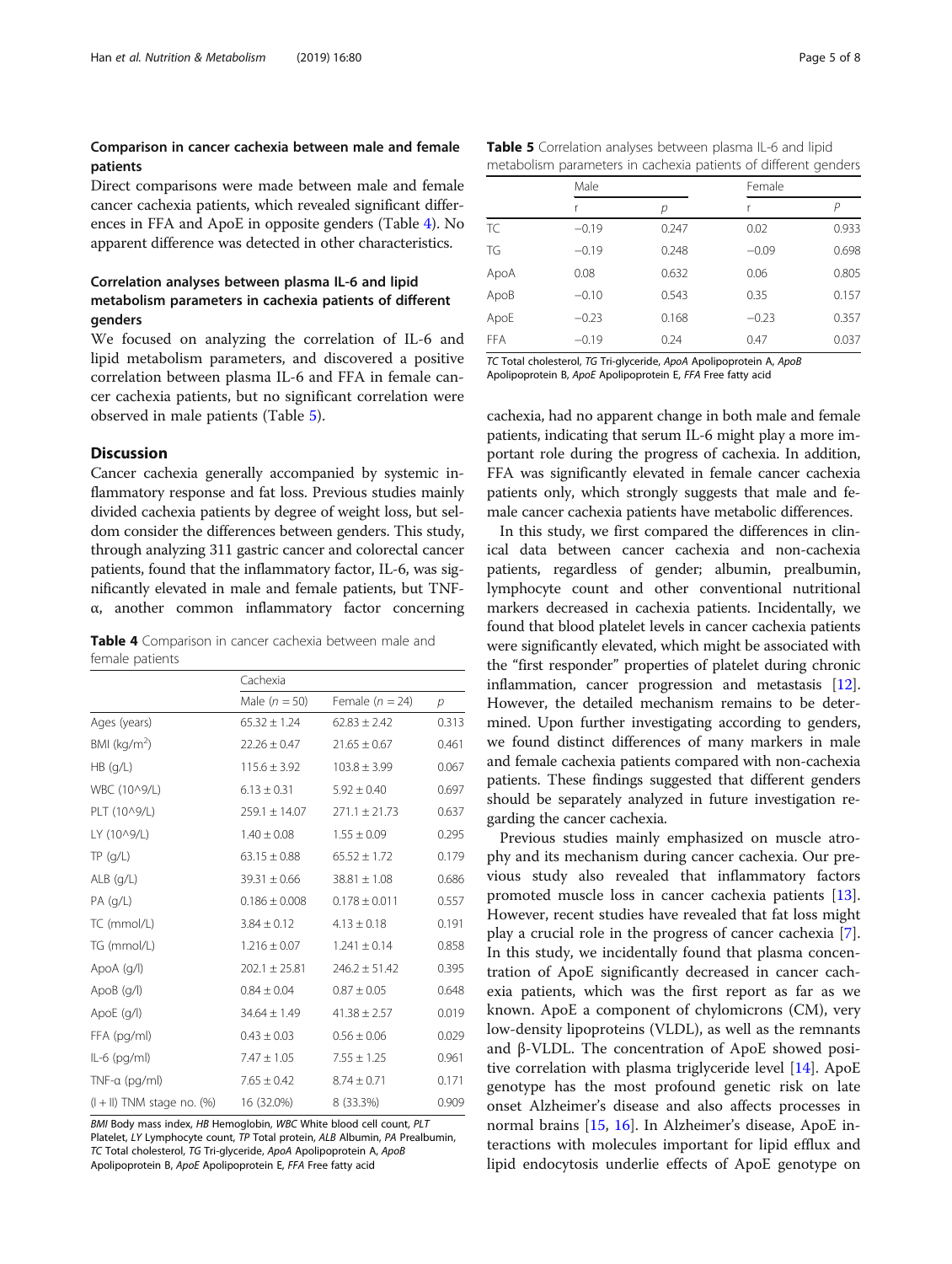neuroinflammation and lipoprotein composition [\[15](#page-6-0)]. The role of ApoE in cancer cells is unclear and limited studies have addressed it. ApoE has been found to be related to lung cancer and considered to be a useful marker for assessing NSCLC patients with lymph node metastasis [[17](#page-6-0)]. ApoE was also recognized as new pancreatic cancer biomarker but had no association with risk of prostate cancer [\[18](#page-6-0), [19\]](#page-6-0). The role of ApoE in cancer cells is unclear except that ApoE promoting cancer cell proliferation and migration [[20,](#page-6-0) [21](#page-6-0)]. In our study, plasma concentration of ApoE was downregulated in cancer cachexia patients compared to non-cancer cachexia patients regardless of genders and cancer types, indicating its important role during the progress of cancer cachexia. However, further study is needed to investigate the role of ApoE in cancer cachexia.

FFA is the primary fuel for heart and skeletal muscles and are precursors of hormones and non-hormonal signalling molecules. FFA plays important physiological roles in skeletal muscle, heart, liver and pancreas. However, chronically elevated plasma FFA appear to have pathophysiological consequences [[22\]](#page-6-0). Elevated FFA was linked with the onset of insulin resistance and associated with type-2 diabetes, by inhibiting the tyrosine phosphorylation of IRS-1 (insulin receptor substrate-1) and reducing IRS-1-ssociated PI3K (phosphatidyl-inositol 3 kinase) activity which is responsible for transducing downstream insulin signals [[23,](#page-6-0) [24\]](#page-6-0). In this study, we screened out the influences of diabetes, hyperthyroidism and other related diseases to investigate the association of FFA and cancer cachexia induced lipolysis. When we studied cancer cachexia patients according to gender, we discovered that FFA increased significantly in female patients only, while male patients demonstrated an elevating trend. Studies have reported greater serum FFA concentrations in estrogen-deficient women compared with postmenopausal women receiving estrogen treatment, suggesting that estrogen treatment has beneficial effects in postmenopausal women by preventing the accelerated delivery of FFA into the circulation [\[25](#page-6-0)]. Estrogen may attenuate lipolysis occurring in adipose tissue through the up-regulation of  $\alpha$ 2-adrenergic receptors, resulting in decreased mobilization of FFA from adipose tissue [\[26](#page-6-0)]. Estrogen also regulated the FFA release by regulating the hormone sensitive lipase (HSL) and lipoprotein lipase (LPL) [[27\]](#page-6-0). In our study, 5 out of 24 female (20.8%) cachexic patients and 15 out of 87 female (17.2%) non-cachexic patients were less than 50 years old, indicating the estrogen reduction might have a similar effect on the FFA in both groups. Therefore, the elevated concentration of FFA in female cachexic patients might be attribute to the abnormal metabolism of fat tissues and further study should be conducted to analyze the specific mechanisms.

Studies have shown that inflammatory factors (especially IL-6 and TNF- $\alpha$ ) play an important role in the occurrence and development of cancer cachexia [\[8](#page-6-0)]. In animal cachexia models, both plasma IL-6 and TNF-α were significantly increased [\[28\]](#page-6-0). However, the serum re-sults of cancer cachexia patients were controversial [\[29](#page-6-0)], and that inhibiting TNF- $\alpha$  in cancer cachexia patients with weight loss did not halt the process of muscle loss in patients [[30\]](#page-7-0). TNF-α is one inflammatory mediator that has been implicated in carcinogenesis, due to its participation in chronic inflammatory diseases [\[31](#page-7-0)]. There is controversy; however, regarding the role of TNF-α in cancer, the pro- or antitumoral TNF-α response with in the tumor microenvironment depends not only on local concentration but also on its expression site in the tumor  $[32]$  $[32]$  $[32]$ . Studies have reported the involvement of TNF-α in lipolysis by decreasing LPL activities [\[33](#page-7-0)]. TNF- $\alpha$  was also a potent inhibitor of lipogenesis and suppressed the expression of gene responsible for various nuclear transcription factors that were required for differentiation and function of adipocyte [[33\]](#page-7-0). These findings indicate the role of TNF- $\alpha$  in adipose tissue loss and in the development of cancer cachexia [\[34\]](#page-7-0). Our study showed that no apparent changes of plasma TNF-α in cancer cachexia patients were observed in both genders. However, TNF-α was increased in colorectal cancer cachexia patient, indicating that TNF-α might play a role in the development of cancer cachexia in colorectal cancer cachexia but not in gastric cancer cachexia.

Conversely, serum IL-6 level was significantly elevated in both male and female cancer cachexia patients, which strongly implied that IL-6 plays an important role in the progress of cancer cachexia. Previous studies implicated IL-6-STAT3 in fat wasting and the acute phase response in cancer cachexia [[35](#page-7-0)]. We found a significant positive correlation between IL-6 and FFA levels in female cancer cachexia patients but no correlation was observed in male cancer cachexia patients. This finding suggests that IL-6 may be a primary factor in promoting lipolysis in female patients with cancer cachexia, resulting in elevated FFA.

#### Limitations

The main limitation of this study was a relatively limited sample size. Only 24 females cancer cachexia patients were included and when we conducted subgroup analysis might cause the potential bias. We will include more patients to validate the results in further studies. Furthermore, only two cancer types (gastric cancer and colorectal cancer) are investigated in this study and whether other cancer types such as pancreatic cancer showed the similar characteristics is not convinced. We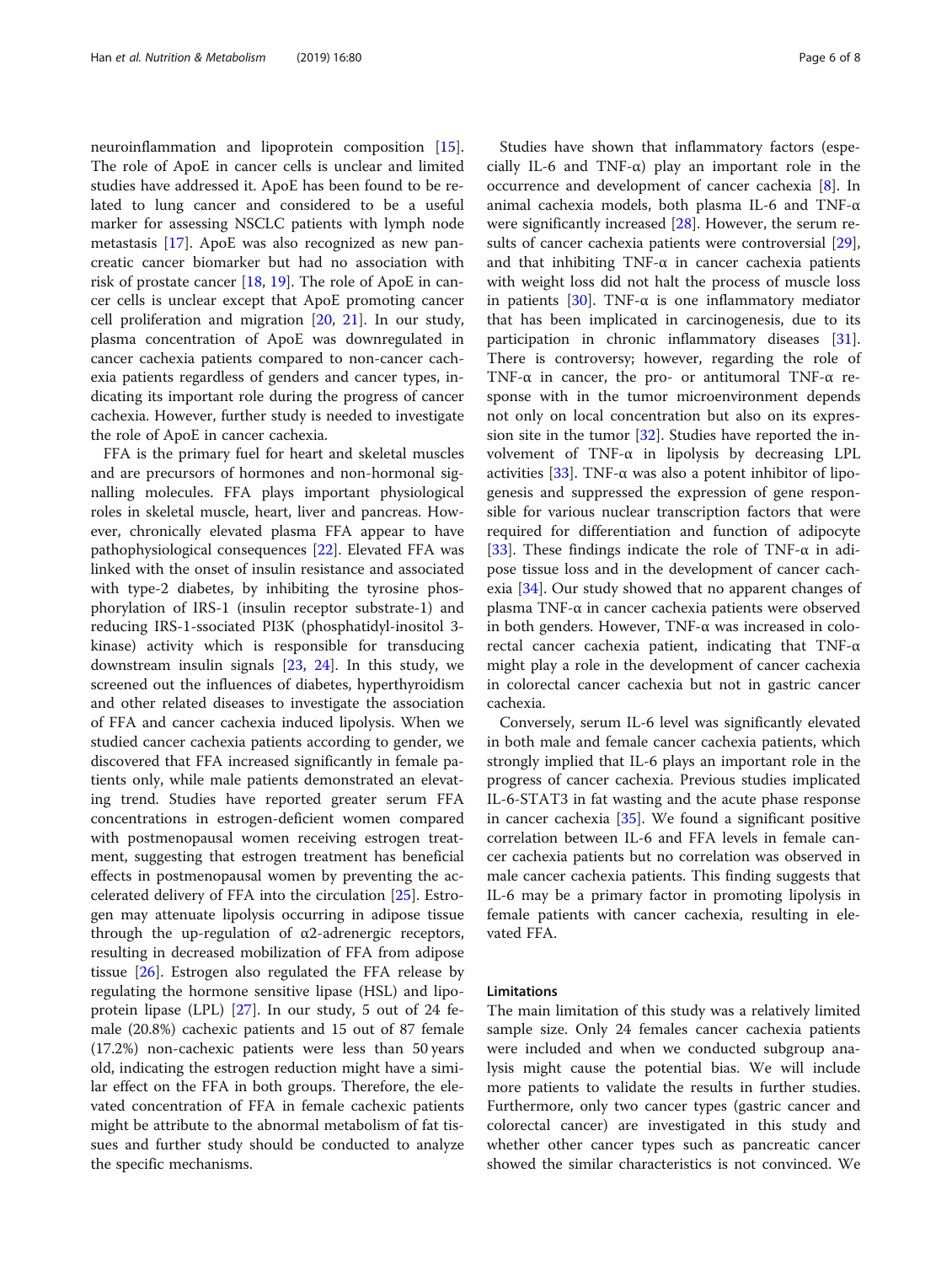<span id="page-6-0"></span>will include more patients with different cancer types in further studies.

# Conclusion

In conclusion, by analyzing the differences in male and female cancer cachexia patients, we discovered different metabolic characteristics between each gender. In addition, patients with different cancer types also showed different metabolic characteristics. Plasma IL-6 was significantly elevated in both genders, but FFA was only elevated in females and positively associated with IL-6. Our findings from this research serve as a reminder in the future to study and treat cancer cachexia patients with respect to their gender and cancer types.

#### Abbreviations

ALB: Albumin; ApoA: Apolipoprotein A; ApoB: Apolipoprotein B; ApoE: Apolipoprotein E; BMI: Body mass index; FFA: Free fatty acid; HB: Hemoglobin; LY: Lymphocyte count; PA: Prealbumin; PLT: Platelet; TC: Total cholesterol; TG: Tri-glyceride; TP: Total protein; WBC: White blood cell count

#### Acknowledgements

We thank all patients for their participation.

#### Authors' contributions

JH and GW conceived and designed the experiments. JH, CL and QM collected the data. JH and CL analysed and interpreted the data. JH, AM and TJ wrote the paper. All authors reviewed and approved the paper.

#### Funding

This research was supported by grants from the Youth of National Natural Science Foundation of China (81803091).

#### Availability of data and materials

The datasets during and/or analyzed during the current study available from the corresponding author on reasonable request.

# Ethics approval and consent to participate

This study was approved by the Ethics Committee of Zhongshan Hospital, Fudan University (B2013-106R). All study participants were included in the study after giving written informed consent.

#### Consent for publication

Not applicable.

#### Competing interests

The authors declare no conflicts of interest.

#### Author details

<sup>1</sup>Department of General Surgery, Zhongshan Hospital of Fudan University, 180 Fenglin Road, Shanghai 200032, China. <sup>2</sup>Shanghai Medical College, Fudan University, 138 Yixueyuan Road, Shanghai 200032, China.

#### Received: 17 September 2019 Accepted: 6 November 2019 Published online: 15 November 2019

#### References

- 1. Fearon K, Strasser F, Anker SD, et al. Definition and classification of cancer cachexia: an international consensus. Lancet Oncol. 2011;12:489–95.
- 2. Vaitkus JA, Celi FS. The role of adipose tissue in cancer-associated cachexia. Exp Biol Med (Maywood). 2017;242:473–81.
- 3. Fearon K, Arends J, Baracos V. Understanding the mechanisms and treatment options in cancer cachexia. Nat Rev Clin Oncol. 2013;10:90–9.
- 4. Han J, Meng Q, Shen L, et al. Interleukin-6 induces fat loss in cancer cachexia by promoting white adipose tissue lipolysis and browning. Lipids Health Dis. 2018;17:14.
- 5. de Mutsert R, Gast K, Widya R, et al. Associations of abdominal subcutaneous and visceral fat with insulin resistance and secretion differ between men and women: the Netherlands epidemiology of obesity study. Metab Syndr Relat Disord. 2018;16:54–63.
- 6. Lagarrigue A, Ajana S, Capuron L, et al. Obesity in French inmates: gender differences and relationship with mood, Eating Behavior and Physical Activity. PLoS One. 2017;12:e0170413.
- 7. Tsoli M, Swarbrick MM, Robertson GR. Lipolytic and thermogenic depletion of adipose tissue in cancer cachexia. Semin Cell Dev Biol. 2016;54:68–81.
- 8. Loumaye A, Thissen JP. Biomarkers of cancer cachexia. Clin Biochem. 2017; 50:1281–8.
- 9. Hetzler KL, Hardee JP, Puppa MJ, et al. Sex differences in the relationship of IL-6 signaling to cancer cachexia progression. Biochim Biophys Acta. 1852; 2015:816–25.
- 10. Caetano MS, Hassane M, Van HT, et al. Sex specific function of epithelial STAT3 signaling in pathogenesis of K-ras mutant lung cancer. Nat Commun. 2018;9:4589.
- 11. Ramsey ML, Talbert E, Ahn D, et al. Circulating interleukin-6 is associated with disease progression, but not cachexia in pancreatic cancer. Pancreatology. 2019;19:80–7.
- 12. Menter DG, Kopetz S, Hawk E, et al. Platelet "first responders" in wound response, cancer, and metastasis. Cancer Metastasis Rev. 2017;36:199–213.
- 13. Yuan L, Han J, Meng Q, et al. Muscle-specific E3 ubiquitin ligases are involved in muscle atrophy of cancer cachexia: an in vitro and in vivo study. Oncol Rep. 2015;33:2261–8.
- 14. Tao QQ, Chen Y, Liu ZJ, et al. Associations between apolipoprotein E genotypes and serum levels of glucose, cholesterol, and triglycerides in a cognitively normal aging Han Chinese population. Clin Interv Aging. 2014;9: 1063–7.
- 15. Rebeck GW. The role of APOE on lipid homeostasis and inflammation in normal brains. J Lipid Res. 2017;58:1493–9.
- 16. Lane-Donovan C, Herz J. ApoE, ApoE receptors, and the synapse in Alzheimer's disease. Trends Endocrinol Metab. 2017;28:273–84.
- 17. An HJ, Koh HM, Song DH. Apolipoprotein E is a predictive marker for assessing non-small cell lung cancer patients with lymph node metastasis. Pathol Res Pract. 2019;215:152607.
- 18. Liu H, Shui IM, Platz EA, et al. No association of ApoE genotype with risk of prostate Cancer: a nested case-control study. Cancer Epidemiol Biomark Prev. 2015;24:1632–4.
- 19. Liu X, Zheng W, Wang W, et al. A new panel of pancreatic cancer biomarkers discovered using a mass spectrometry-based pipeline. Br J Cancer. 2017;117:1846–54.
- 20. Su WP, Chen YT, Lai WW, et al. Apolipoprotein E expression promotes lung adenocarcinoma proliferation and migration and as a potential survival marker in lung cancer. Lung Cancer. 2011;71:28–33.
- 21. Chen YC, Pohl G, Wang TL, et al. Apolipoprotein E is required for cell proliferation and survival in ovarian cancer. Cancer Res. 2005;65:331–7.
- 22. Ghosh A, Gao L, Thakur A, et al. Role of free fatty acids in endothelial dysfunction. J Biomed Sci. 2017;24:50.
- 23. Sobczak A IS, Blindauer C A, Stewart A J. Changes in Plasma Free Fatty Acids Associated with Type-2 Diabetes. Nutrients. 2019;11:2022.
- 24. Sears B, Perry M. The role of fatty acids in insulin resistance. Lipids Health Dis. 2015;14:121.
- 25. Kim JH, Cho HT, Kim YJ. The role of estrogen in adipose tissue metabolism: insights into glucose homeostasis regulation. Endocr J. 2014;61:1055–67.
- 26. Pedersen SB, Kristensen K, Hermann PA, et al. Estrogen controls lipolysis by up-regulating alpha2A-adrenergic receptors directly in human adipose tissue through the estrogen receptor alpha. Implications for the female fat distribution. J Clin Endocrinol Metab. 2004;89:1869–78.
- 27. Homma H, Kurachi H, Nishio Y, et al. Estrogen suppresses transcription of lipoprotein lipase gene. Existence of a unique estrogen response element on the lipoprotein lipase promoter. J Biol Chem. 2000;275: 11404–11.
- 28. Baltgalvis KA, Berger FG, Peña MM, et al. Muscle wasting and interleukin-6 induced atrogin-I expression in the cachectic Apc ( min/+ ) mouse. Pflugers Arch. 2009;457:989–1001.
- 29. Grim-Stieger M, Keilani M, Mader RM, et al. Serum levels of tumour necrosis factor-alpha and interleukin-6 and their correlation with body mass index, weight loss, appetite and survival rate--preliminary data of Viennese outpatients with metastatic cancer during palliative chemotherapy. Eur J Cancer Care (Engl). 2008;17:454–62.